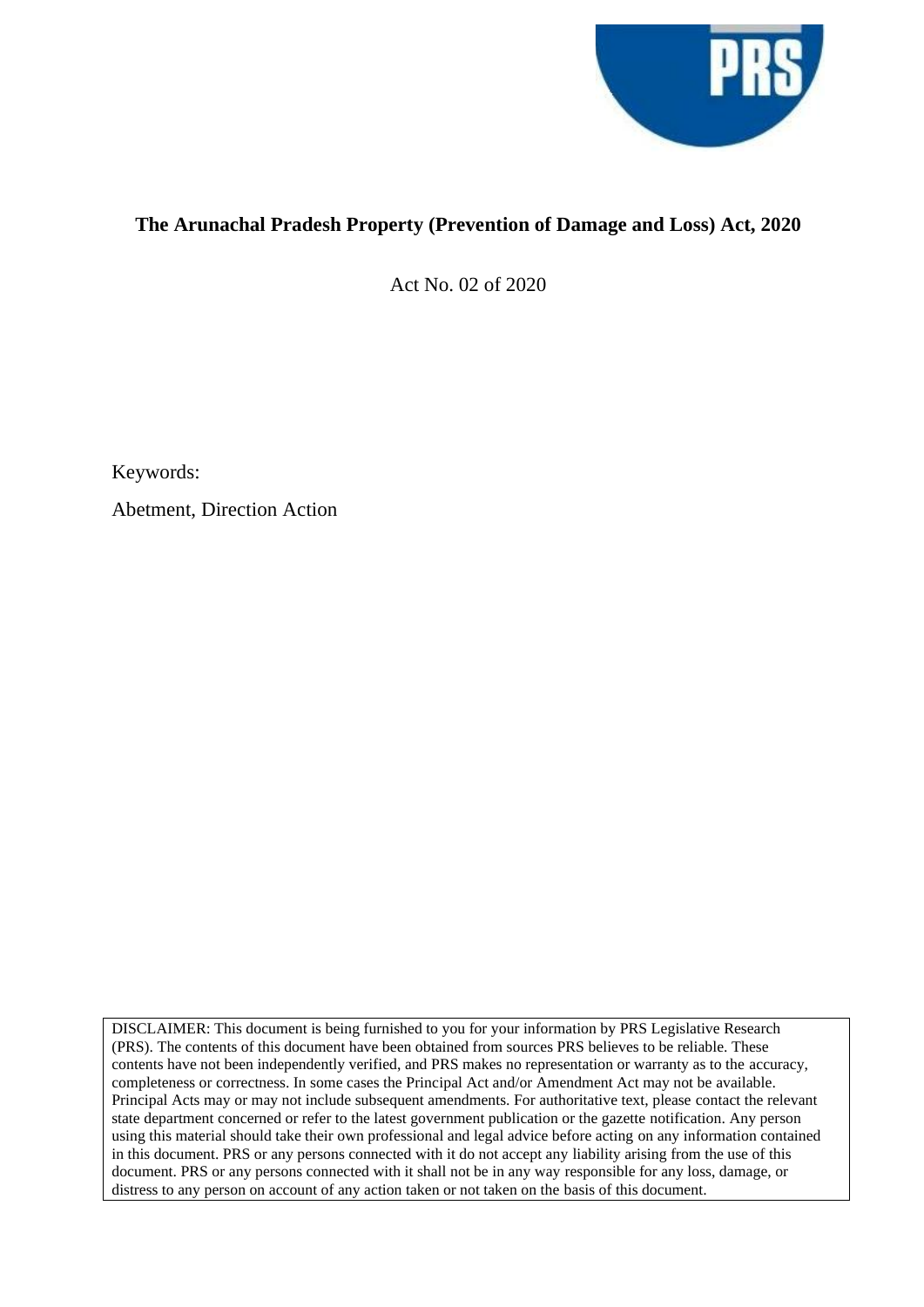

# **The Arunachal Pradesh Gazette**

# **EXTRAORDINARY**

# PUBLISHED BY AUTHORITY

No. 89, Vol. XXVII, Naharlagun, Monday, March 16, 2020, Phalguna 26,1941 (Saka)

GOVERNMENT OF ARUNACHAL PRADESH LAW, LEGISLATIVE AND JUSTICE DEPARTMENT ARUNACHAL PRADESH CIVIL SECRETARIAT ITANAGAR

#### **NOTIFICATION**

#### The 16th March, 2020

No. Law/Legn-3/2020.- The following Act of the Arunachal Pradesh Legislative Assembly which was passed in the Fourth Session of the Seventh Legislative Assembly and received the assent of the Governor of Arunachal Pradesh is hereby published for general information.

#### (Received the assent of the Governor on 6th March, 2020)

# THE ARUNACHAL PRADESH PROPERTY (PREVENTION OF DAMAGE AND lOSS) ACT, 2020

### (ACT NO.2 OF 2020)

An

#### Act

to provide for the prevention of damage to property, compensation for damage & loss to any property and for the matters connected therewith or incidental thereto.

BE it enacted by the Legislature of the State of Arunachal Pradesh in the seventy first year of the Republic of India as follows:- CHAPTER-I

#### **PRELIMINARY**

#### 1. Short title and commencement:

- (i) This Act may be called the Arunachal Pradesh Property (Prevention of Damage and Loss) Bill, 2020.
- (ii) It shall extend to the whole of the State of Arunachal Pradesh.
- (iii) It shall come into force on such date as the State Government may, by notification in the Official Gazette, appoint.

#### 2. Definitions:

In this Act, unless the context otherwise requires:

- (1) "Act" means Arunachal Pradesh Property (Prevention of Damage and Loss) Act, 2020;
- (2) "Abetment" shall have the same meaning as in section 107 of the Indian Penal Code;
- (3) "Appellate Authority" means an authority constituted under sub section (1) of section 18;
- (4) "Compensation" means quantum of damage or loss to any property as determined under sub section (3) of section 17;
- (5) "Competent Authority" means an authority constituted under sub-section (1) of section 17;
- (6) "Direct action" means the use of strikes, demonstration or other public forms of protests rather than negotiation to achieve a demand;
- (7) "Declared direct action" means any act of declaring direct action as defined in clause (6) of section 2 and includes announcement of such action firmly, clearly or publicly;
- (8) "Government" means the Government of Arunachal Pradesh;
- (9) "Mischief" shall have the same meaning as in section 425 of the Indian Penal Code;
- (10) "Political party" means a political party recognized by the Election Commission under the Election Symbols (Reservation and Allotment) Order, 1968 ;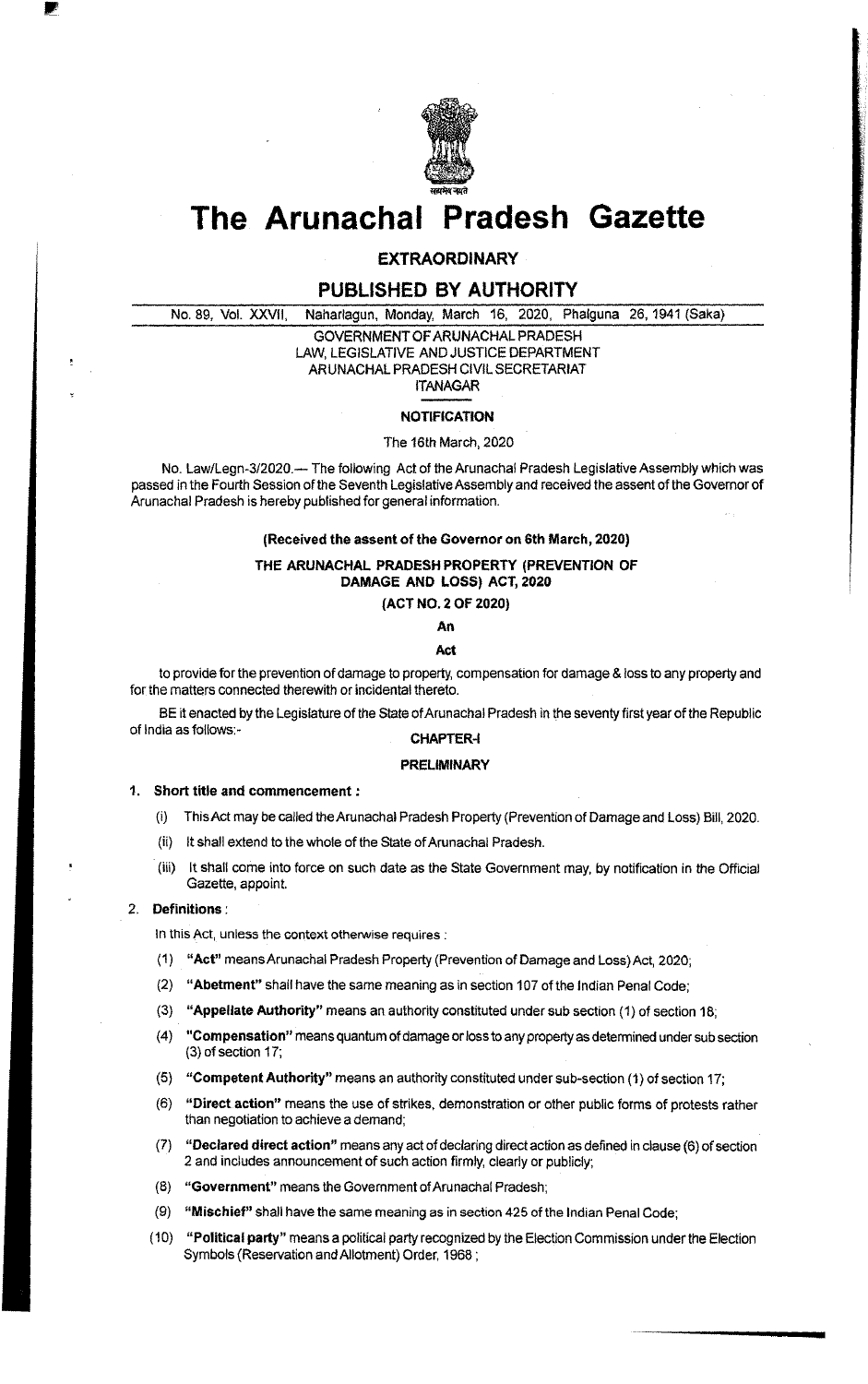#### 2 The Arunachal Pradesh Extraordinary Gazette, March 16, 2020

- (11) **"Prescribed"** means prescribed by Rules published in the State Gazette;
- (12) **"Property"** means any property, movable or immovable or machinery owned by or in possession of, or under the control of any person including -
	- (i) the Central Government; or
	- (ii) the State Government; or
	- (iii) . any Local Authority; or
	- (iv) any corporation or institution established by, or under a Central or State Act; or
	- (v) any company as defined in sub-section 20 of section 2 of the Companies Act, 2013 (Act No. 18 of 2013); or
	- (vi) any board established by, or under a Central or State Act; or
	- (vii) any society including cooperative society registered under a Central or State Act; or
	- (viii) any trust registered under a Central or State Act; or
	- (ix) any institution, concern or undertaking, which the Central Government or the State Government may, by notification in the Official Gazette, specify in this behalf; and
	- (x) any private person, body or institution.
- (13) **"Section"** means section of this Act.

#### **Explanation : -**

*For the purposes of clause (v), "company" means any body corporate and includes a trust, a firm, a society or other association* of *individuals.* 

#### 3. **Punishment for committing mischief in respect of property :**

Whoever,

- (1) commits or instigates, incites or otherwise abets mischief by doing any act in respect of any property and thereby causes damage or loss to such property; or
- (2) commits mischief by doing any act which causes or which he knows to be likely to cause a diminution of the supply of water to the public or to any person for any purpose or an inundation of, or obstruction to, any public drainage; or
- (3) commits mischief by doing anyact which renders any public road, bridge, navigable channel, natural or artificial, impassable or less safe for travelling or conveying property, shall be punished with imprisonment for a term which shall not be less than six months but which may extend to three years and shall also be liable to fine which may extend to one lakh rupees:

Provided that the Court may, for any adequate and special reasons to be recorded in the judgement. impose a sentence of imprisonment for a term of less than six months.

#### 4. **Punishment for committing mischief causing damage to property by fire or explosive substance:**

Whoever commits or instigates, incites or otherwise abets mischief by fire or any explosive substance intending to cause or knowing it to be likely that he will thereby cause, damage to any property, shall be punished with rigorous imprisonment for a term which shall not be less than one year but which may extend to seven years and shall also be liable to fine which may extend to three lakhs rupees:

Provided that the Court may, for any adequate and special reasons to be recorded in the judgement, impose a sentence of imprisonment for a term of less than one year.

#### 5. **Punishment for committing mischief of throwing stones, bricks, soda-bottles or any other similar material/substance upon motor vehicles in which any person or persons are travelling:**

Whoever commits or instigates, incites or otherwise abets, or intentionally allows his property for the act of committing mischief of throwing stones, bricks, soda bottles or any other similar material/substance whatsoever upon motor vehicles in which any person or persons are travelling shall be punished with imprisonment for a term which shall not be less than six months but which may extend to two years and shall also be liable to fine which may extend to fifty thousand rupees:

Provided that the Court may, for any adequate and special reasons to be recorded in the Judgement, impose a sentence of imprisonment for a term of less than six months.

#### **Explanation :-**

*For the purpose* of *this section "motor vehicle" shall have the same meaning* as *provided in clause* (28) of *section* 2 of *the Motor Vehicles Act, 1988.*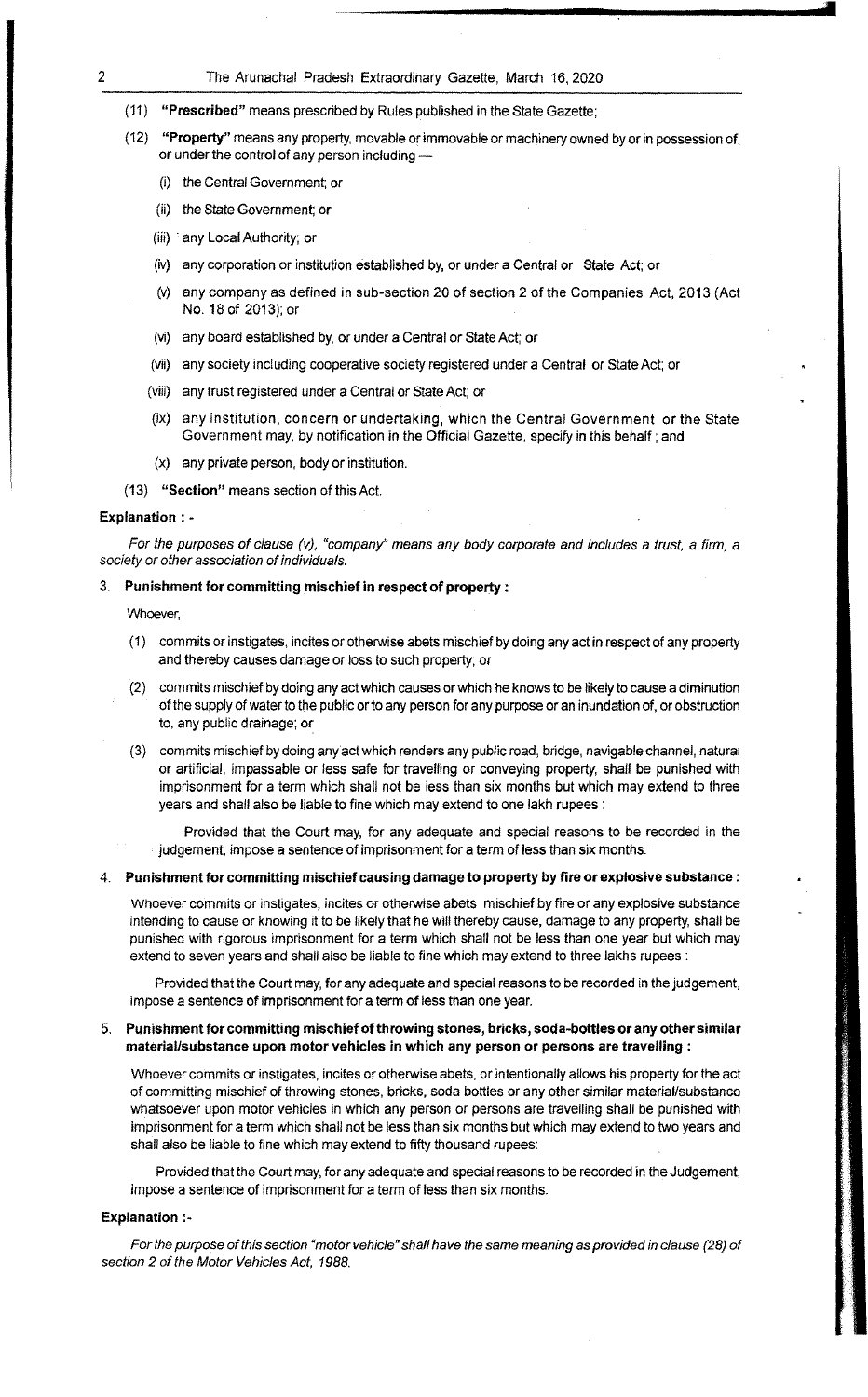### 6. **Mischief causing damage to property due to direct action:**

- (1) Whoever commits mischief in respect of any property due to direct action, whether declared or not shall be punished with imprisonment which shall not be less than two years but which may extend to seven years.
- (2) Whosoever commits mischief under sub-section (1) by fire or explosive substance shall be punished with rigorous imprisonment for a term which shall not be less than four years but which may extend to ten years.

Provided that the court may for special reasons to be recorded in the Court Judgement award a sentence of imprisonment for a term of less than two years or four years under Sub-section (1) and (2) above respectively.

Provided further that no person shall be guilty of an offence under Section 6 of the Act, if he proves that-

- (i) he was in no way connected with the action called by his organization, society, trust, NGO, association, union or any party whether social, religious or political as the case may be; or
- (ii) he has taken all reasonable measures to prevent causing damage to property in the direct action called by his organization, society, trust, NGO, association, union or any party whether social, religious or political as the case may be.

#### 7. **Provisions regarding videography or photography of mischief committed under this Act:**

- (1) If the officer in charge of a police station or other law enforcing agency is of opinion that any mischief, has the potential of causing destruction of or damage to property, he shall avail himself of the services of videog raphers or photographers.
- (2) If the police officer, who has the responsibility to act on the information, has reason to apprehend that such mischief has the potential of causing destruction of or damage to property, he shall immediately avail himself of the services of any videographer/photographer to accompany him or any other police officer deputed by him to the site or any other place wherefrom video shooting/photography can conveniently be arranged concentrating on the person(s) indulging in any mischief causing destruction of or damage to any property.
- (3) No sooner than the mischief subsides, the police officer concerned shall produce the original tapes or CDs or other material capable of displaying the recorded evidence before the nearest Magistrate, who shall entrust such material to the custody of the officer-in-charge of the concerned police station for production of the same before the trial court or competent authority as prescribed under subsection (1) of Section 17 at the appropriate stage or as and when called for.
- (4) The photographic or videographic material recorded by any individual of such mischiefs as referred to in sub-section (1), (2) and (3) above can also be considered by the magistrate subject to the authenticity of such photographic or videographic material.

#### 8. **Special provision regarding evidence :**

Notwithstanding anything contained in any other law for the time being in force, the videographic or photographic version of the mischief recorded on the spot, shall be considered as sufficient evidence of the offence committed and the damage or loss caused to the property.

#### 9. **Offences to be non-bailable and special provision regarding bail :**

- (1) The offences committed under this Act shall be non-bailable.
- (2) Notwithstanding anything contained in the Code of Criminal Procedure, 1973 (Act No.2 of 1974), no person accused or convicted of an offence punishable under this Act shall, if in custody, be released on bailor on his own bond, unless the prosecution has been given an opportunity to oppose the application for such release.

#### 10. **Offences to be cognizable:**

The offences committed under this Act shall be cognizable.

#### 11. **Presumption as to causing damage or loss to property or abetting thereof:**

When the question is whether a person has caused damage or loss to any property and has committed offence under section 3, 4, 5 and 6 of this Act, the court may presume having regard to participation of accused or indirect or direct involvement of accused in the commission of offence and all the other circumstances of the case, that such offence has been committed or abetted, as the case may be, by such person.

#### 12. **Abetment of offences under this Act:**

Whosoever is guilty of abetment of an offence under this Act shall be punished in the same manner as if he had committed such an offence.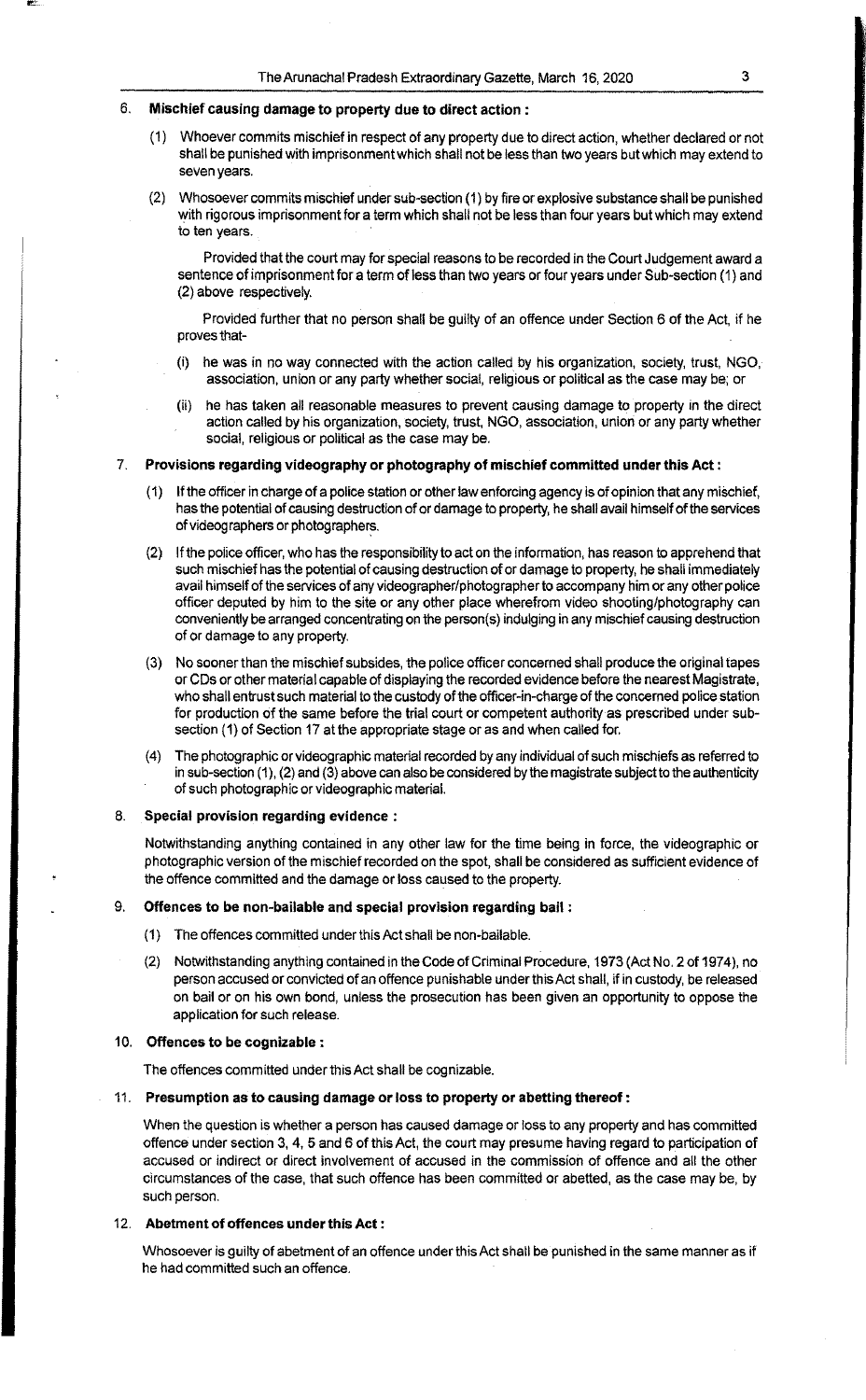#### 4 The Arunachal Pradesh Extraordinary Gazette, March 16,2020

#### 13. **Power to try offences under this Act:**

- (1) No Court inferior to that of the Court of Chief Judicial Magistrate shall try offences under this Act.
- (2) In case there is no Court of Chief Judicial Magistrate existing within the concerned district, the Government, in consultation with the High Court, may transfer the case to the nearest Court of Chief Judicial Magistrate for taking cognizance and trial of offences under this Act.
- (3) In case, the Government resorts to any action under the sub-section (2) above, a notification to the effect that the said Court shall function as a Court of original jurisdiction shall be issued.

#### 14. **Trial of offences under this Act:**

The offences under this Act shall be investigated and tried under the provisions of the Code of Criminal Procedure, 1973 (Act No.2 of 1974) except the provisions of Section 357 of the said Code.

#### 15. **Liability to pay compensation in certain cases:**

Notwithstanding anything contained in this Act or any other Law for the time being in force where an offence resulting into damage or loss to any property has been committed under thisActand such offence has been committed during any procession, assembly, meeting, agitation, demonstration or any other activity organized by an organization, society, trust, NGO, association, union or any party whether social, religious or political, it shall be presumed that the offence has also been committed by such organization, society, trust, NGO, association, union or party and such organization, society, trust, NGO, association, union or party shall be liable to pay compensation for damage or loss caused to the property that may be determined in accordance with the provisions of this Act.

#### 16. **Claim for Compensation:**

- (1) Any claim for compensation for damage or loss caused to any property referred to in Section 15 shall be made by-
	- (i) any person who has been affected by such damage or loss; or
	- (ii) by Governments lauthorities/bodies/institutions/persons specified in sub-clauses (i) to (x) of clause (12) of Section 2 or such persons authorized by them.
- (2) Every application for claim for compensation for damage or loss caused to the property shall be in such form and contain such particulars as may be prescribed.
- (3) Claim for compensation can be made and recovered as "Public Demand" as defined under SCHEDULE-I to the Bengal Public Demand Recovery Act, 1913 as may be determined by the competent authority under sub section (3) of section 17.

### 17. **Competent Authority**

- (1) The Government shall by notification in the State Gazette constitute an authority, to be known as the competent authority for the purposes of this Act.
- (2) The competent authority shall be headed by the Additional Deputy Commissioner of the concerned district and shall comprise such other members not exceeding two as may be prescribed.
- (3) The competent authority shall determine the quantum of compensation for damage or loss caused to any property by an offence under this Act.
- (4) Every claim for compensation for damage or loss caused to any property shall be made to the competent authority.
- (5) In arriving at the quantum of compensation for damage or loss caused to any property, the competent authority shall have regard to:
	- (i) the value of the property,
	- (ii) the extent of damage to the property; and
	- (iii) such other matters as may be prescribed.
- (6) I n deciding the claim for compensation, the competent authority shall follow such procedure as may be prescribed.
- (7) The competent authority shall have all the powers of a Civil Court under the Code of Civil Procedure, 1908 for the purpose of:
	- (a) taking evidence on oath,
	- (b) enforcing the attendance of witnesses,
	- (c) discovery and production of documents and material objects; and
	- (d) for such other purposes as may be prescribed.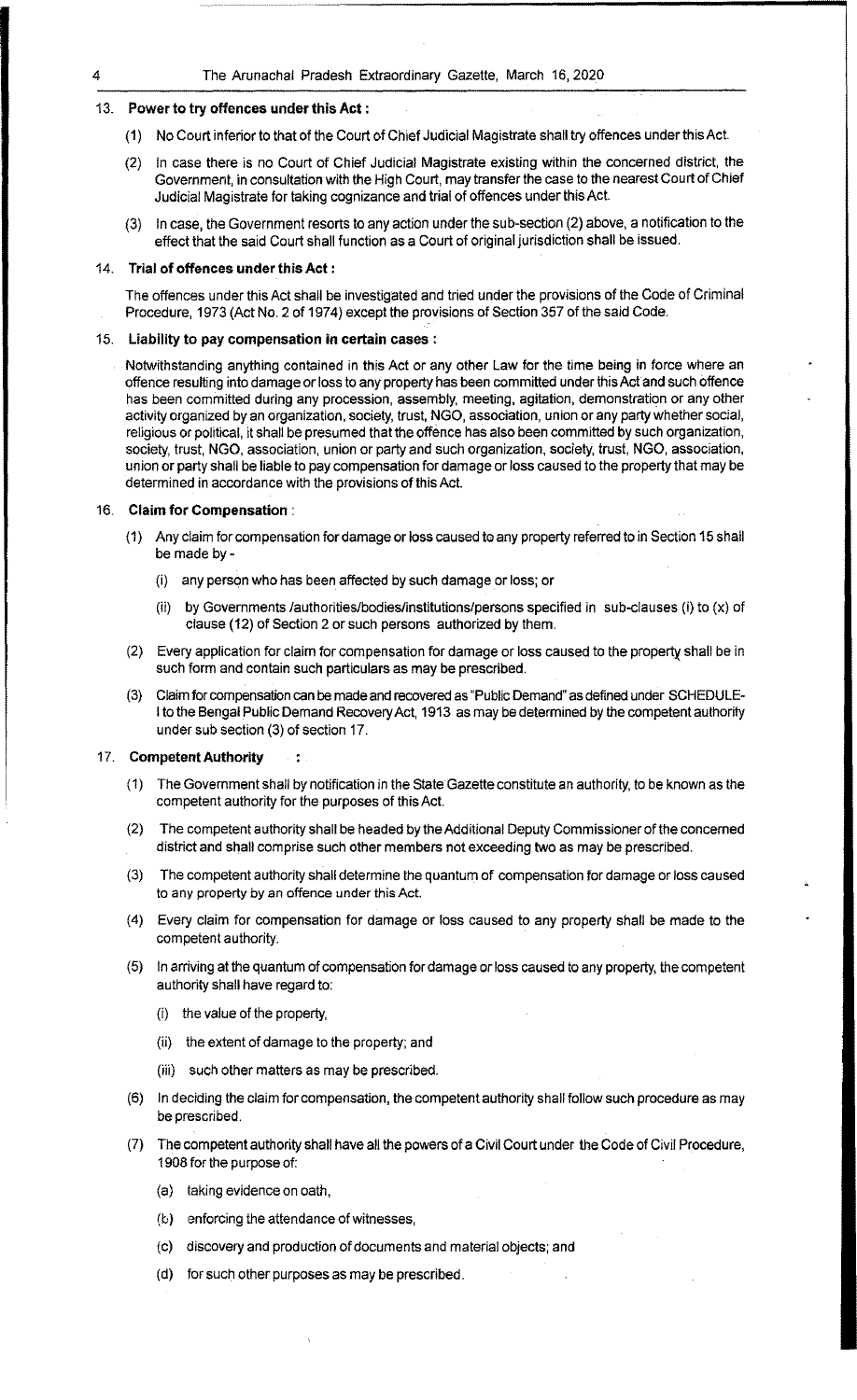- (8) The compensation amount, which shall be specified in the Damage/Loss Determination Report of the competent authority, shall be deemed as "Public Demands" in terms of SCHEDULE-I of the Bengal Public Demands Recovery Act, 1913.
- (9) The competent authority, on determination of the compensation amount, shall submit its Damage/ Loss Determination Report to Deputy Commissioner of the concerned district.
- (10) Upon receipt of the Damage/Loss Determination Report of the competent authority, the Deputy Commissioner of the concerned District shall recover the compensation amount as determined in the said report as if a "Public Demands" in accordance with the provisions of the Bengal Public Demands Recovery Act, 1913.

#### 18. **Appeal:**

- (1) The Government shall by notification in the State Gazette constitute an authority, to be known as the appellate authority for the purposes of this Act.
- (2) The Appellate Authority shall be headed by the Divisional Commissioner of the concerned Division and shall comprise such other members not exceeding two as may be prescribed.
- (3) Any person aggrieved by an order made by the competent authority may, within a period of thirty days, appeal to the appellate authority:

Provided that no appeal shall be entertained by the appellate authority unless the appellant has deposited twenty five percent of the compensation amount specified in the Damage/Loss Determination Report of the competent authority, in the manner as directed by the appellate authority.

Provided that appellate authority may entertain the appeal after expiry of the appeal period, if it is satisfied that the appellant was prevented by sufficient cause for preferring the appeal in time.

Provided further that no appeal shall lie against an order of the appellate authority.

- (4) The appellate authority may revise any order passed by the competent authority.
- (5) In deciding the appeal, the appellate authority shall follow such procedure as may be prescribed and the decision of the appellate authority on such appeal shall be final and binding.

#### 19. **Protection of action taken in good faith:**

- (1) No suit, prosecution or other legal proceeding shall lie against the Government or any officer of the Government or any person authorized by the Government for anything which is in good faith done or intended to be done under this Act. .
- (2) No suit or other legal proceeding shall lie against the Government or any officer of the Government or any person authorized by the Government for any damage caused or likely to be caused by anything which is in good faith done or intended to be done under this Act.

#### 20. **Power to make rules:**

- (1) The Government may, by a notification in the State Gazette, make rules for carrying out all or any of the purposes of this Act.
- (2) Without prejudice to the generality of the foregoing power, such rules may provide for-
	- (i) the officer by whom an application for compensation is to be made;
	- (ii) the form of application for compensation and particulars it may contain and fees if any, to be paid, in respect of the application for compensation;
	- (iii) the authority to whom the claim for compensation has to be made;
	- (iv) the matters to be taken into account in arriving at the quantum of compensation by the competent authority;
	- (v) the procedure to be followed in deciding the claim for compensation by the competent authority; and
	- (vi) any other matter which is to be or may be prescribed.
- 21. **Saving:**

The provisions of this Act shall be in addition to, and not in derogation of, any other law for the time being in force and nothing contained herein shall exempt any person from any proceeding by way of investigation or otherwise which might, apart from this Act, be instituted against him.

> G S. Meena Commissioner to the Government of Arunachal Pradesh, ltanaqar,

Published and printed by Directorate of Printing, Naharlagun. - 191/2020-DoP-250+Secy.(LA)-50+Secy.(Home)-100+Secy.(Law & Judicial)-100-3-2020.